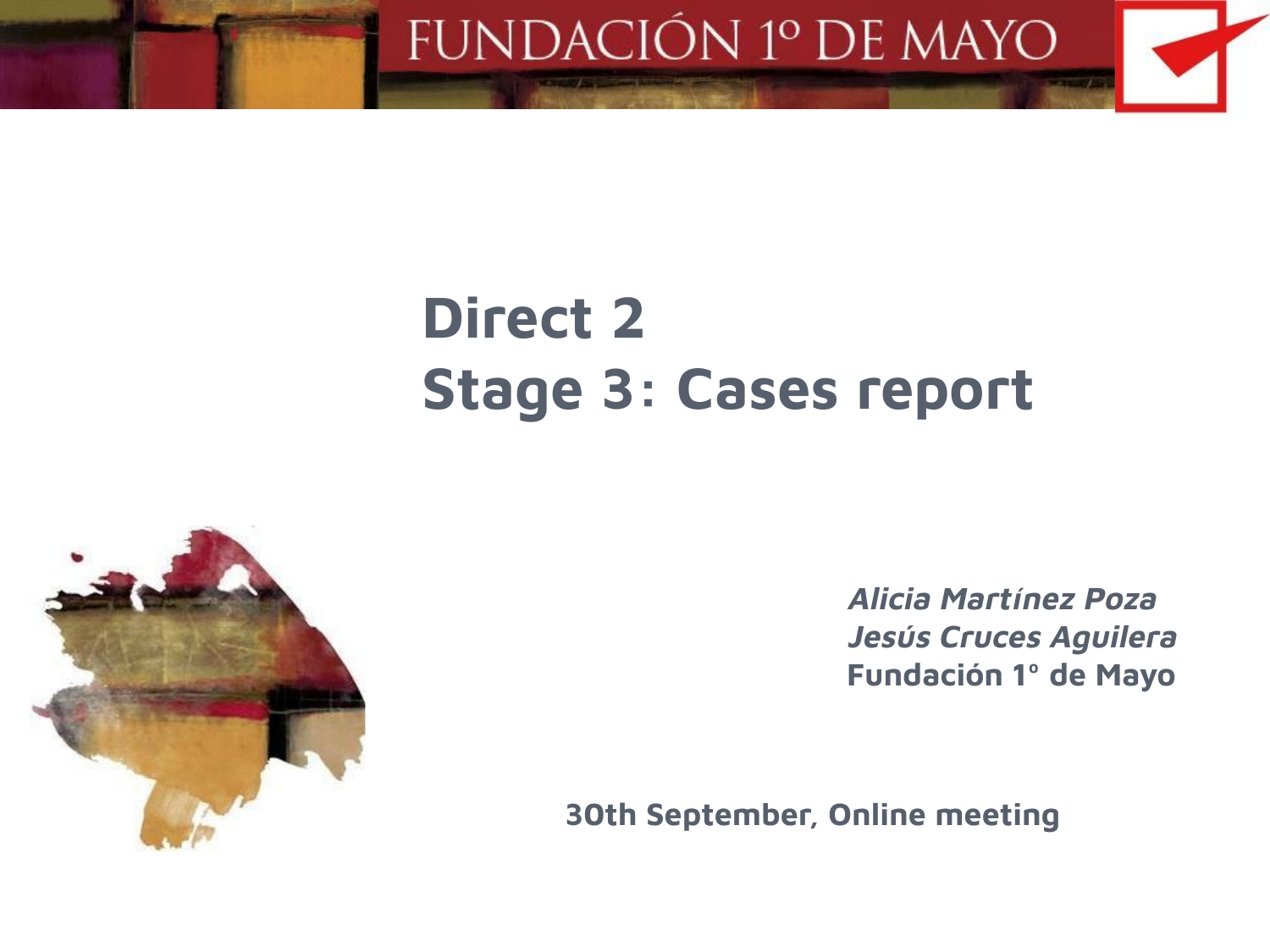# **Selection of experiences**

● 2 cases in the region of Basque Country, linked to the **inclusive-participatory model**

|                                      | <b>Undertaking A</b>                                                          | <b>Undertaking B</b>                                                          |
|--------------------------------------|-------------------------------------------------------------------------------|-------------------------------------------------------------------------------|
| <b>Activity sector</b>               | Metallurgy                                                                    | Banking                                                                       |
| <b>Type of</b><br>institution        | Family business                                                               | Associated work<br>Co-operative                                               |
| <b>Trade union</b><br>representation | Yes, Work council (4<br>trade unions)                                         | N <sub>O</sub>                                                                |
| Type of<br>participation             | Informative, Consultive<br>and by delegation;<br>individual and as a<br>group | Informative, Consultive<br>and by delegation;<br>individual and as a<br>group |
| <b>Technologies</b>                  | Automation,<br>digitalisation                                                 | Digitalisation                                                                |

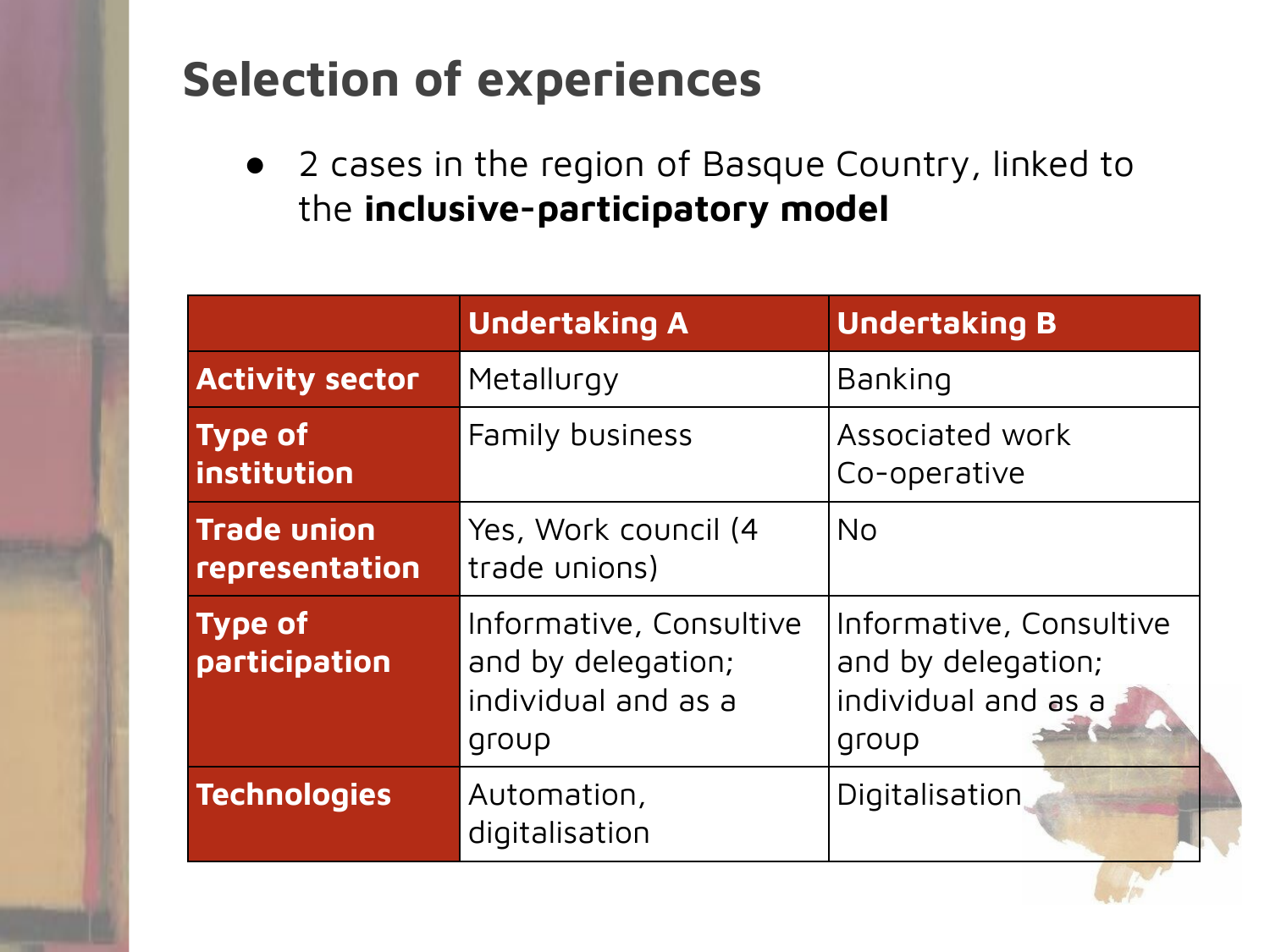### **Interviews' profiles**

- Managing Director
- Chief of HR
- Trade Union Officer

#### **Company Info**

- **●200** workers in Spain
- ● Half of workers **in office** and half in the **factory**
- ●Few **temporary** workers
- **●**Work in **3 shifts**

### **Labour relations**

- **● Work council** with representation of **4 unions.**
- **Labour relations** are fluent and good: regular meetings and collective bargaining around stable and extraordinary committees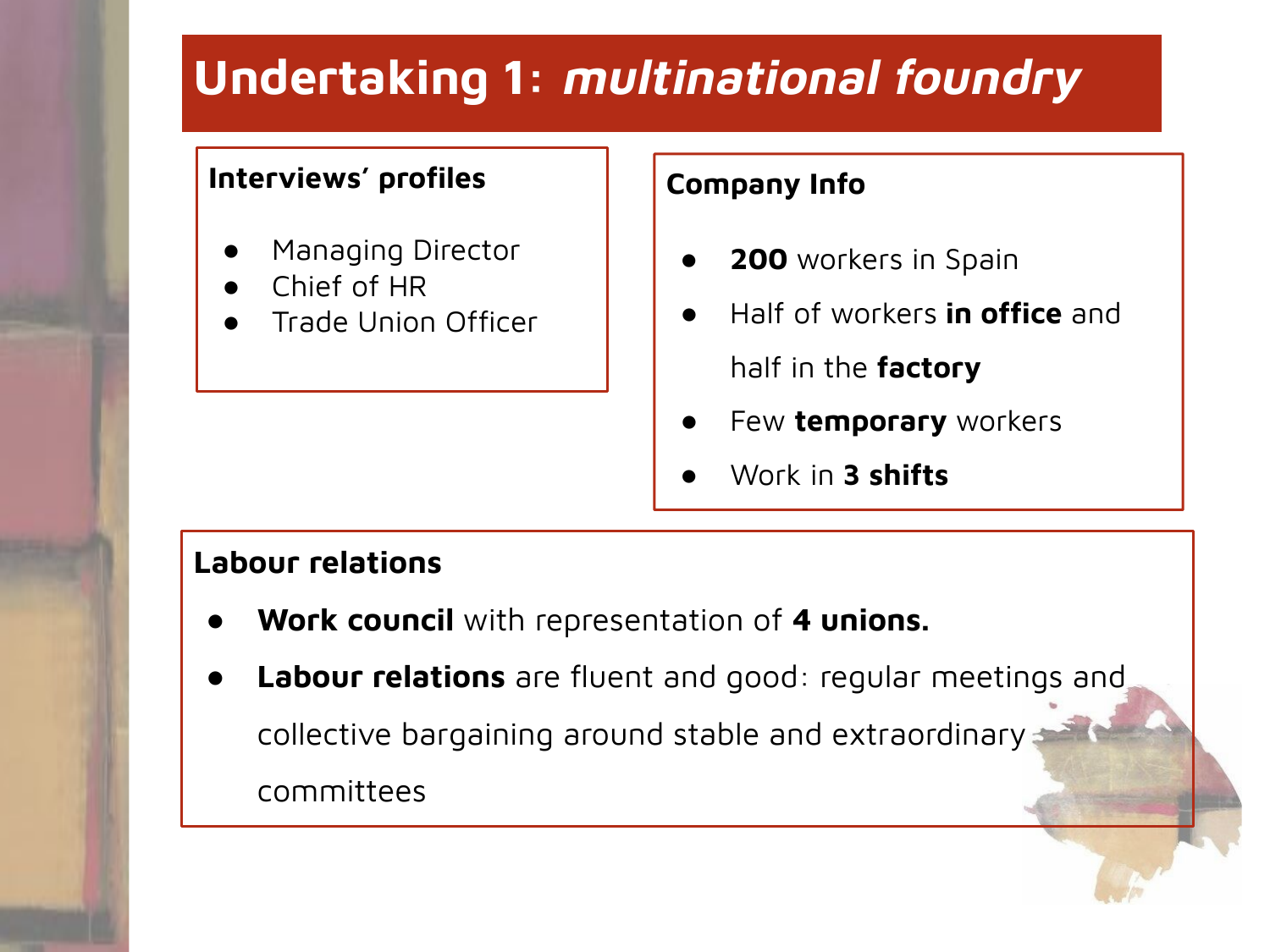## **Workers' direct participation in the company**

### **Economic**

- 30% of shares belong to a group of workers.
- Around the 20-30% of profits are shared among employees

### **Strategic**

- Workers' contributions to the **Strategic Plan**
- **Tri-annual meetings:** economic information and reception of suggestions in small groups (15-20 workers).
- Weekly digital newsletter through the **Company's social network**

### **Work organization**

- **Self-managing teams:** Everyday work issues and proposals
- Online collaborative spreadsheets
- Whatsapp groups

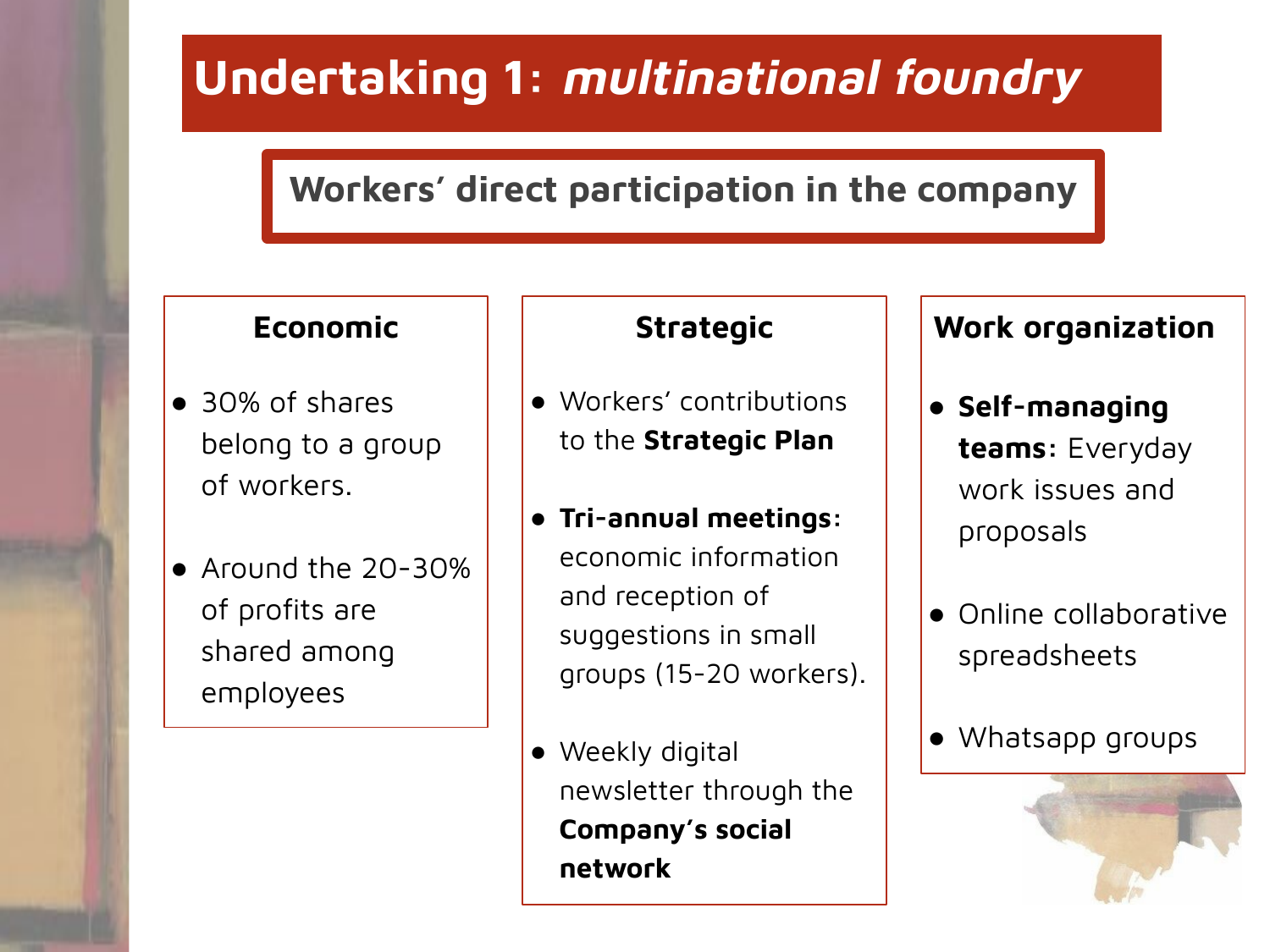## **Impacts of direct participation**

### **Labour relations**

- Initiative of DP from management as an **strategic decision**
- Initial mistrust from unions

### **Management:**

- Less dispute and easier agreements.
- Economic DP, a tool for sharing benefits in digitalisation context

### **Union representative:**

- PD in work management and strategic issues is positive.
- **●** Collective bargaining is affected by the economic DP of some workers

### **Working conditions**

- Fosters **good working atmosphere** and satisfaction
- Makes it easy to reach individual agreements promoting work-life balance
- Increases workers' skills and motivation
- Some problems related to **digitally disconnect**

### **Sustainable employment is a common goal: "Another 100 years"**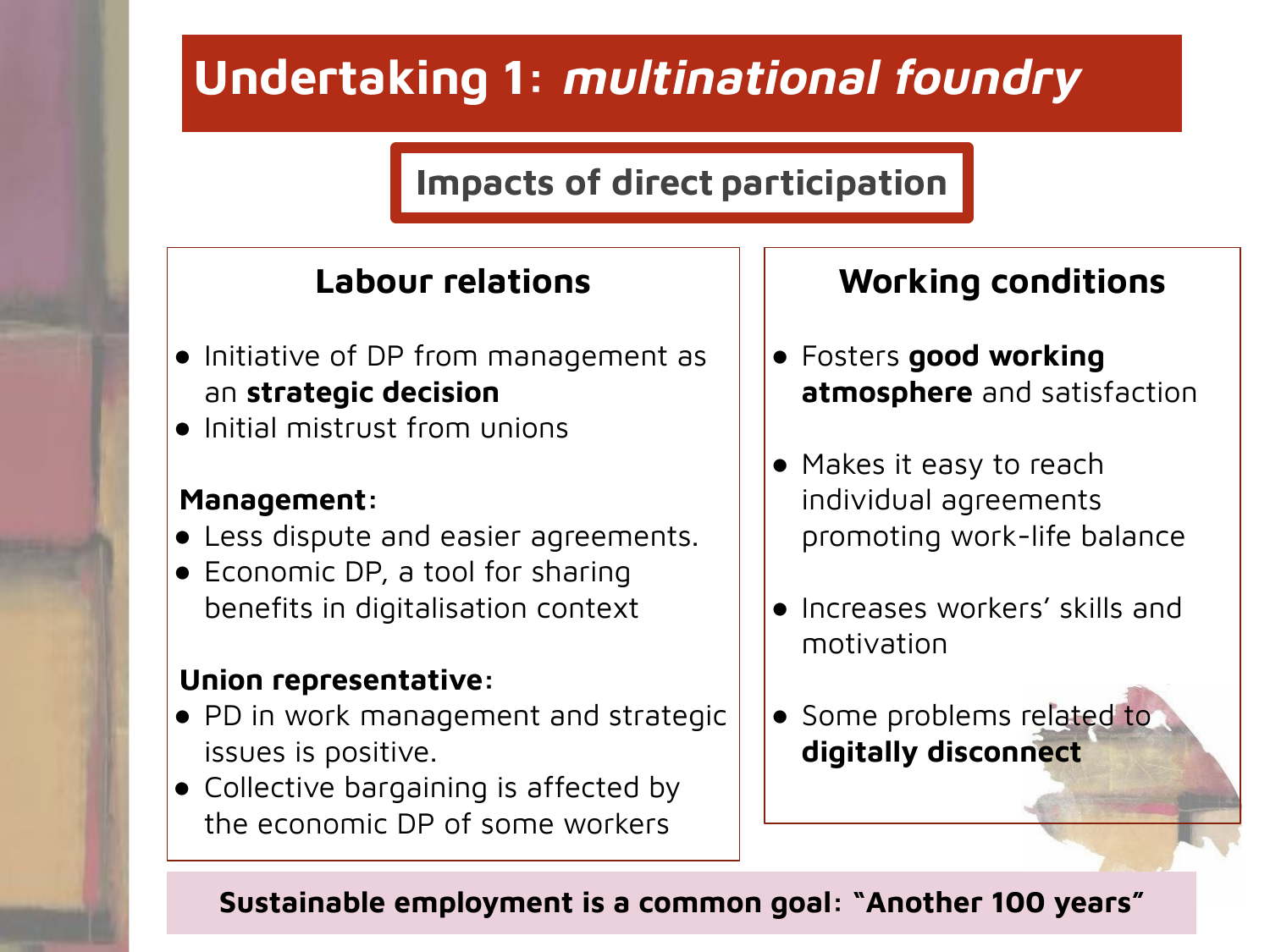## **DP and introduction of new technologies**

- Robot automation implied big changes, **without job losses**
- DP and **re-skilling** feedback are key for digital change

### **Management:**

- DP is a key instrument **to involve** staff in changes
- Participation of workers in the share of capital as a reward for the increase of **skills and responsibility**, instead of bargain salaries

### **Union representative:**

Participation in the share of capital generates greater commitment with management goals and **undermine collective bargaining** and wages

### **Covid-19**

- **Collective bargaining**: Short-time working agreement, Health and Safety and Covid Committees
- **Remote work** and outdoor meetings
- **No link** with a greater DP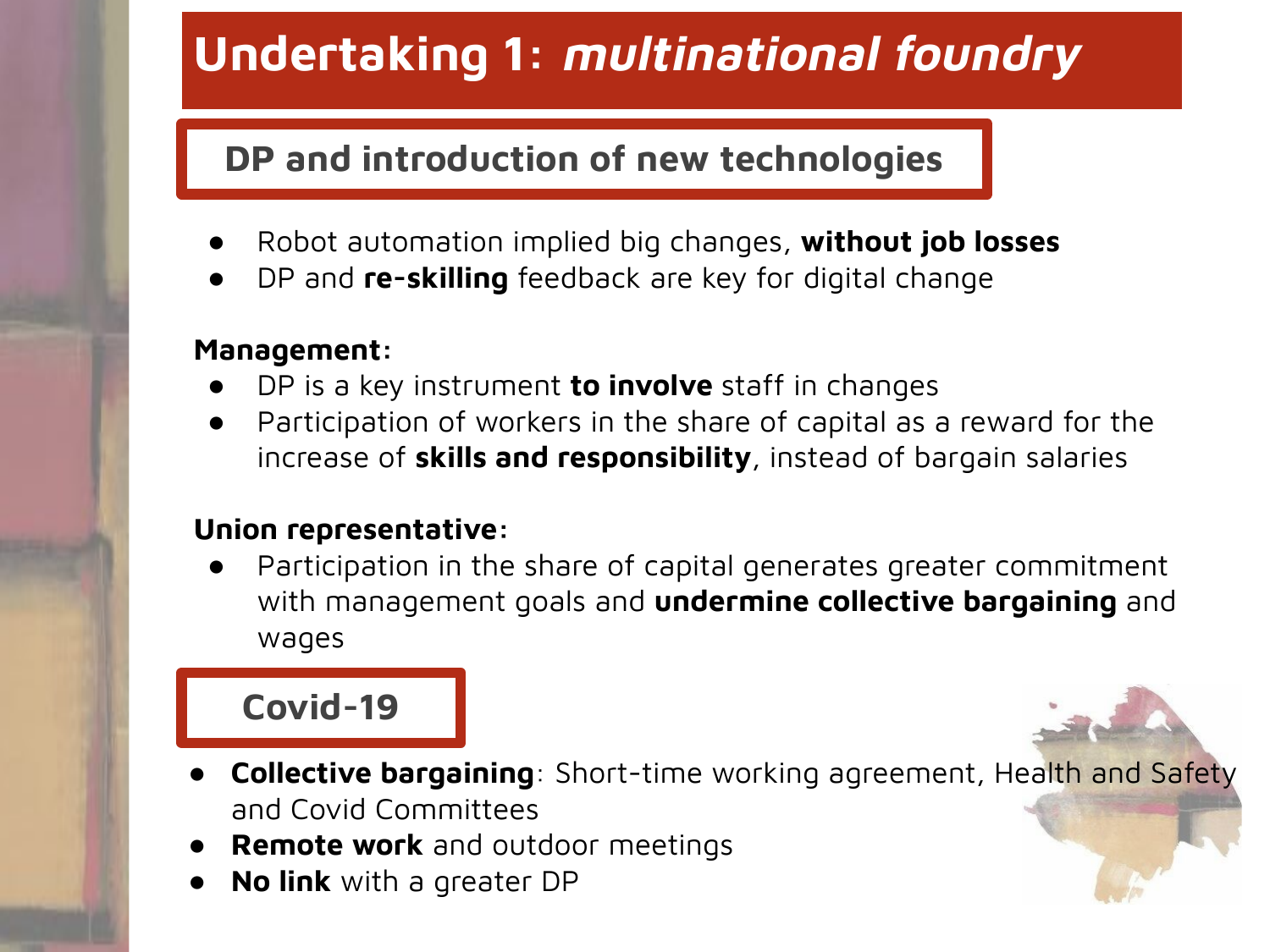### **Interviews' profiles**

- A former director of the institution
- Two directors of the cooperative

### **Company Info**

- **●1.954 employees-partners**
- ●300 **temporary** workers
- **●**301 offices

#### **Labour relations**

- Governing bodies: **General Assembly** and **Governing Council**
- Partners have voting rights, are eligibles, can participate actively, are entitled to co-operative profits and access to information
- **Social Council.** No trade union representation.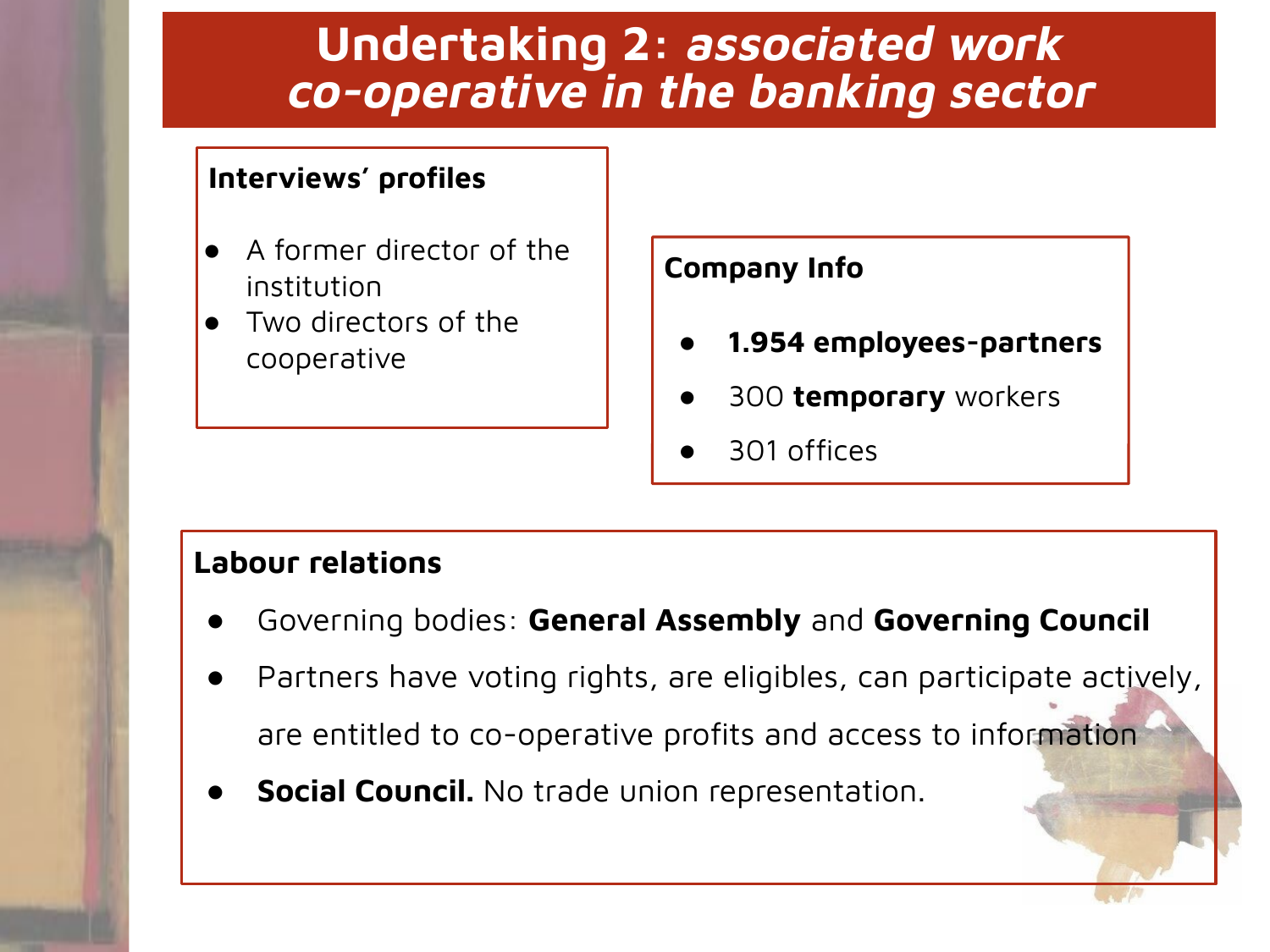## **Workers' direct participation in the company**

- Being a cooperative **not implies** to have DP
- DP depends on the **owners**, the model and its functioning
- Premise: information and full **transparency**

### **Existing bodies**

### ● **General Assembly:**

participation an delegation at individual and group level

● **Social Council:** participation on management and strategic processes; high level of information

### **Internal participation systems**

● **Meetings scheme**: "Onenak"

### ● **Types of meetings**:

- Periodic meetings
- Meetings with/between workers at different levels
- Individual meetings
- **Intranet**: detailed information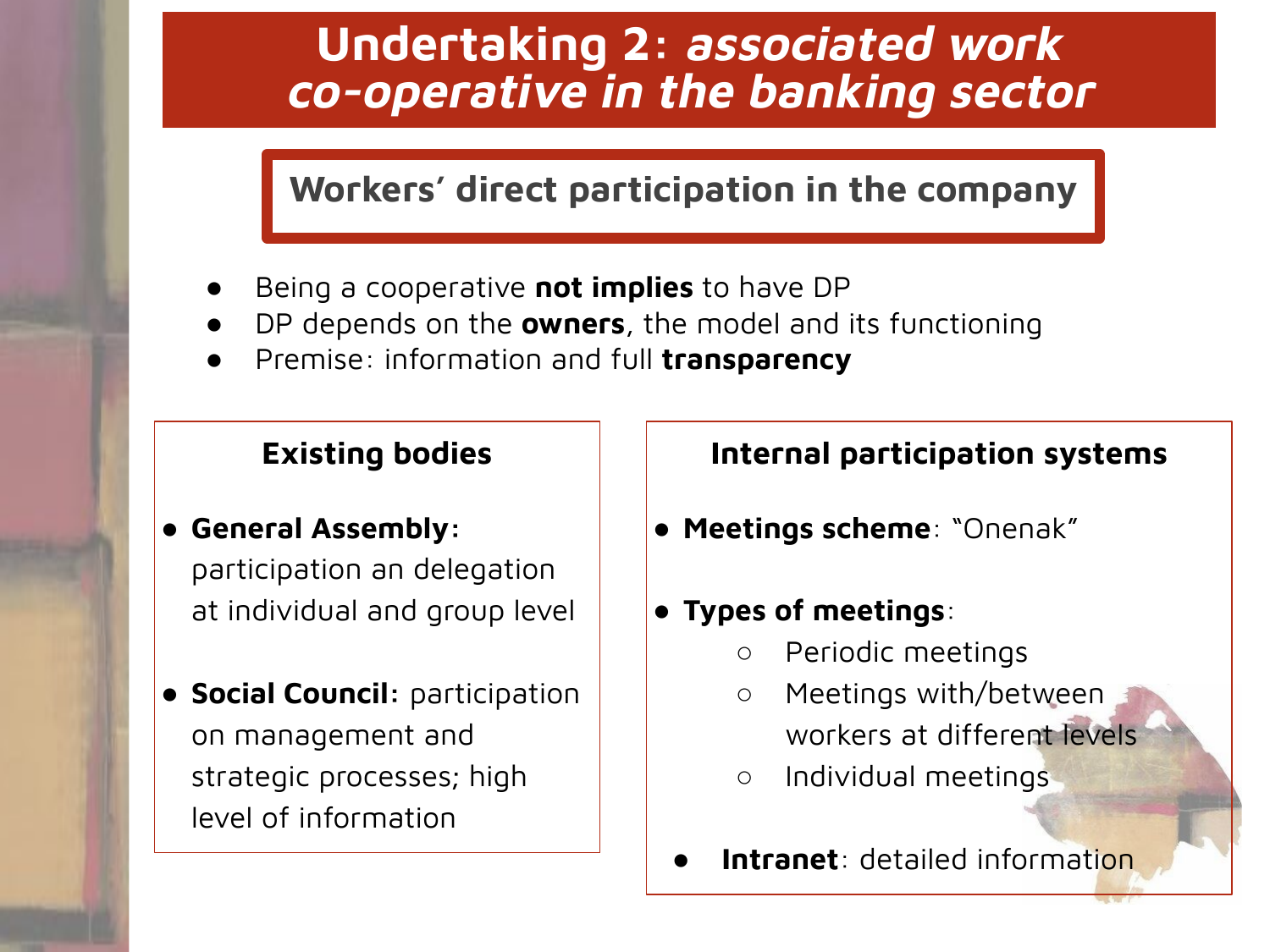## **Impacts of direct participation**

#### **Organization**

- Greater **efficacy** of work processes
- Great speed in **implementation** of the company
- Greater **links** to the co-operative
- Lower **stress** levels than in other companies of the sector

### **Relationships**

- Improvement of relationships **between workers**
- Improvement relationship **with customers**



**"The better the inside is managed, the better work is done on the outside"**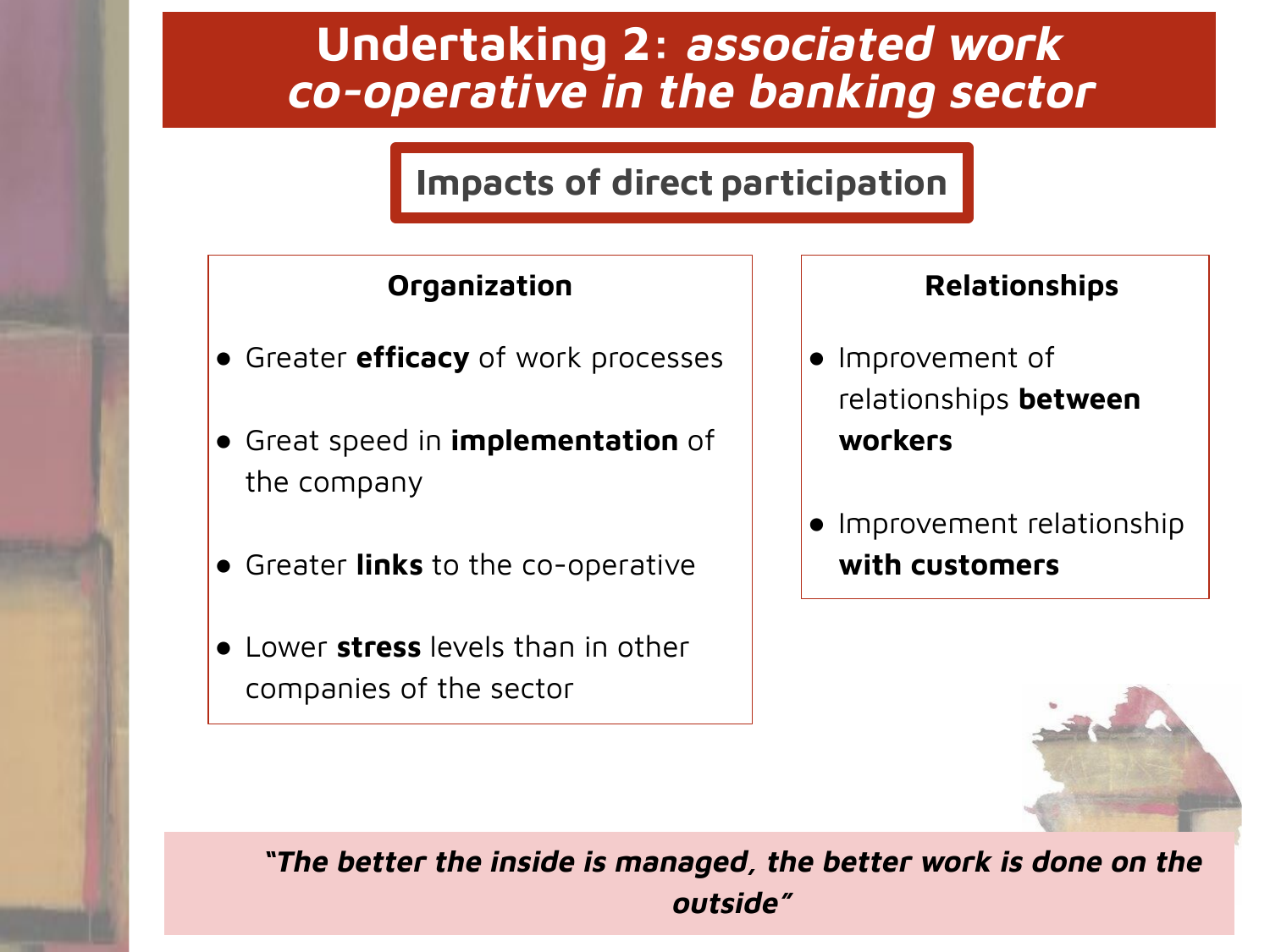## **DP and introduction of new technologies**

Digitization of the banking activity

### **Key points**

- Horizontal structure has fostered digital transformation
- $DP:$  be a part of the process, easier to implement
- Training of workers: re-skilling programmes in the strategic plan of training

**Covid-19**

### **Teleworking**

- Extended during pandemic, with continuation
- Allowed to maintain scheduled meetings

### **Instruments**

- Remote work support service
- Remote work help quide
- Emotional wellbeing quide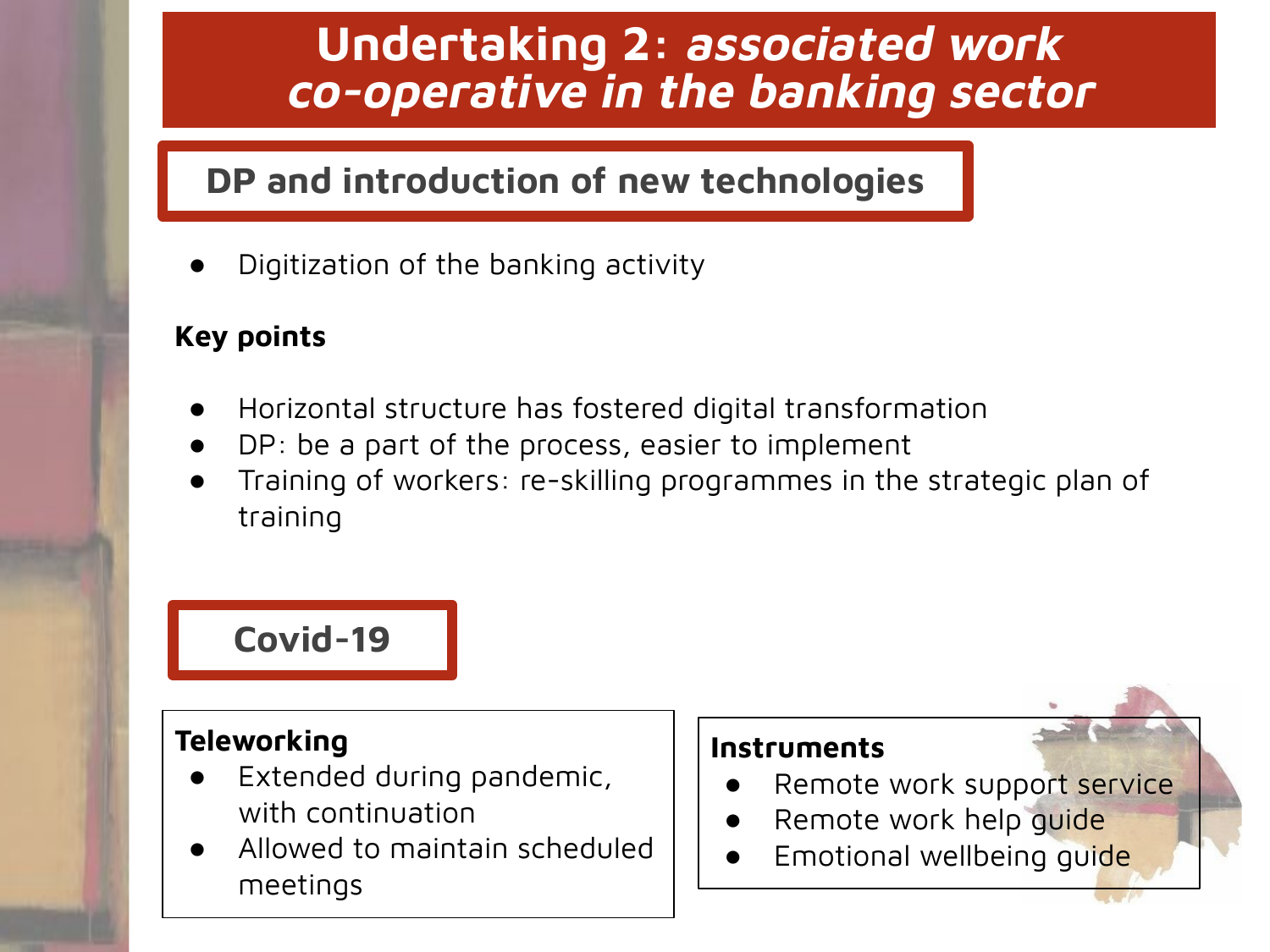# **Conclusions: participatory analysis (1)**

### **Origin & Continuity**

- Initiated by management decision
- Continuity depends on management

## **Type of participation**

- **Information (individual)**: Undertaking 2 (individual meetings)
- **Information & Consultation (level of delegation):**
	- Undertaking 1 (Strategic meetings; Participatory instrument on Work organization)
	- Undertaking 2 (meetings with management; meetings between workers, etc.)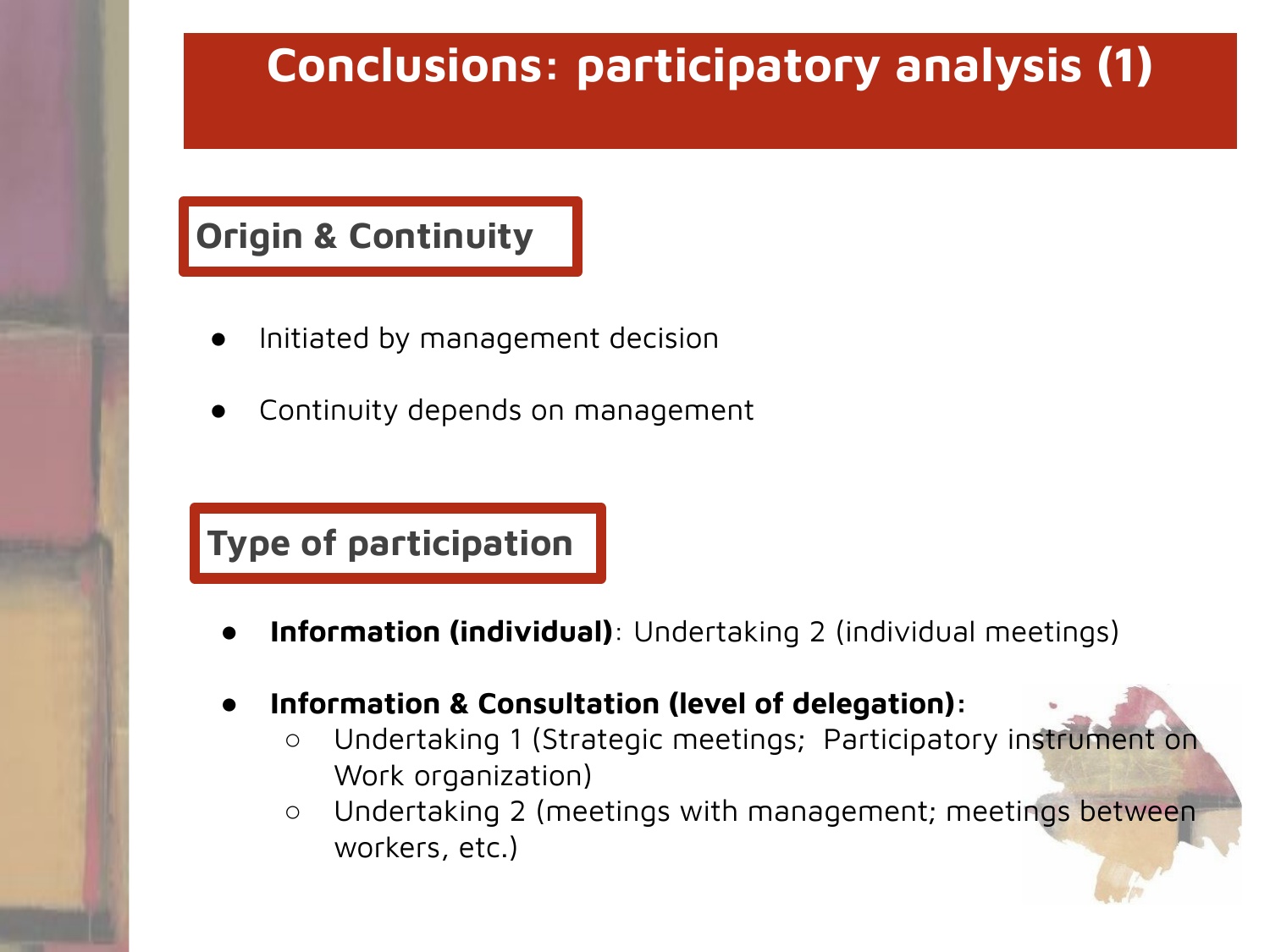# **Conclusions: participatory analysis (2)**

### **Issues of participation**

- Strategic plans & work organization (monthly, daily, etc.)
- All issues related to work organization and working conditions (workloads, working time, health and safety, etc.)
- Cooperative: wages and retributions

### **Relationship with indirect participation (IP)**

- Type and content of participation of DP determines the relationship with ID
	- o DP on work organization reinforces IP practices, while economic DP could affect the interest representation